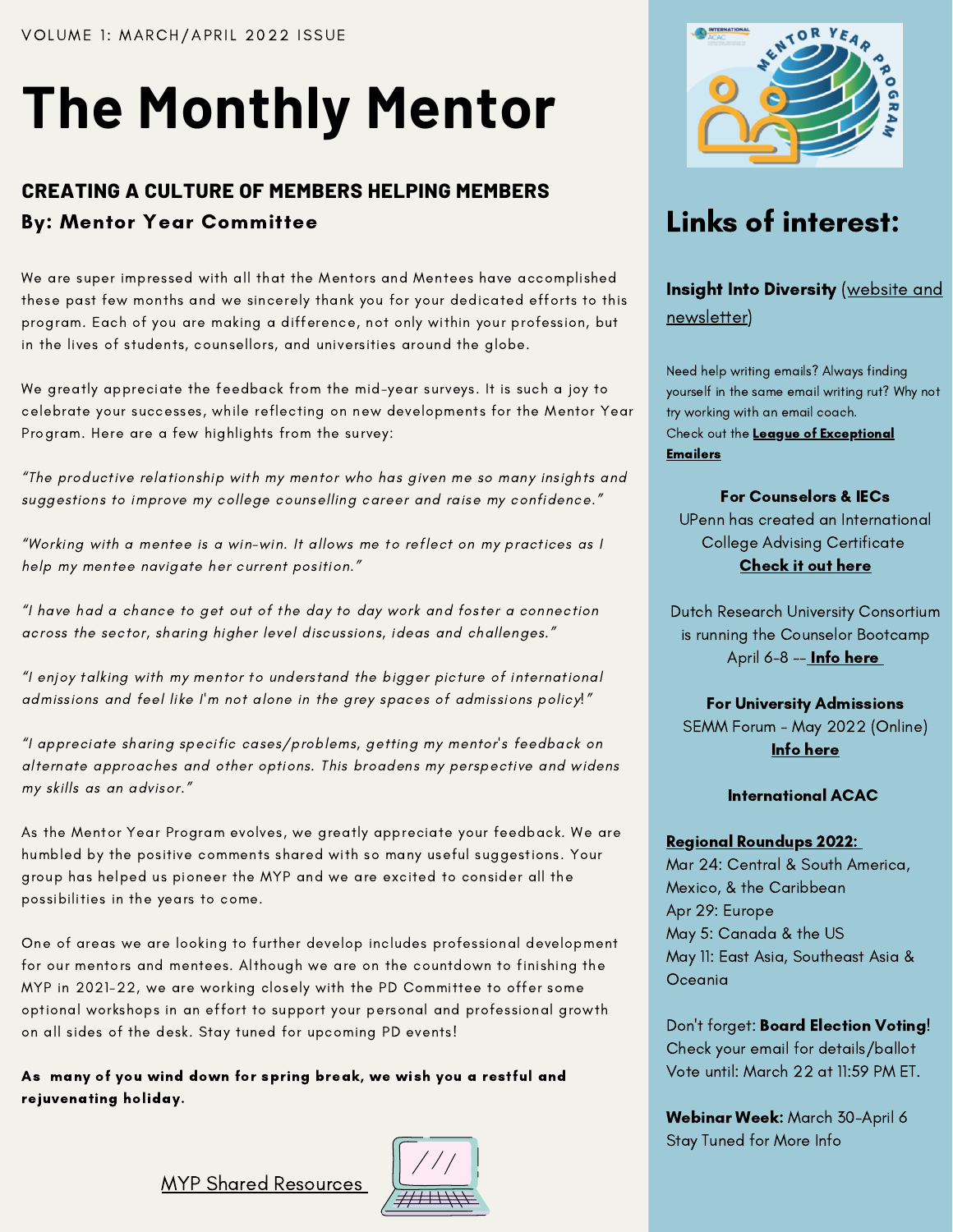#### Volume 1: March/April 2022 Issue

**Mentor/Mentee Spotlight: Veronica Regalado de Madianos, College Counselor at Hellenic American Educational Foundation Athens College-Psychico College & Natasha Winnard, Natasha Winnard Consulting Support and Guidance for Mobile Families**

I am very grateful to the IACAC MYP for having paired me with Natasha. I could not have asked for a better mentor!

It was lovely to discover how many things Natasha and I have in common during our first Zoom meeting.

Firstly, we live and work in foreign countries far away from our birthplaces. Natasha grew up in the UK, and after many years living in Sudan, she is now based in Brazil. I was born and raised in Mexico, and after many years in the US, I am now based in Greece. We both have teenagers, so we are also going through the college admissions process as parents. We are profoundly passionate about our students' well-being.

We both prioritize seeing our students head towards a place where we are confident they will thrive and be happy.

Natasha is a brilliant, dedicated, and experienced counselor who has shared lots of advice and words of wisdom that have proven very helpful in my new role. Before becoming an IEC, Natasha gained extensive experience teaching and counseling at international schools. I am in my

first year as a high school counselor, and I am blessed to be navigating these new waters with Natasha's support. Natasha has helped me identify and prioritize clear goals. Not only has she given me great advice for my work with the students, but also she has given me fantastic guidance when it comes to speaking to parents and managing their expectations.

A wonderful, kind, and generous person, Natasha knows how to be there for someone. Her unexpected encouraging notes in the middle of a tough week and congratulatory messages for having "survived" January's deadline madness will stay with me always. As a great role model, Natasha inspires me to give my best every day and become a mentor myself in the near future! Thank you, Natasha!" Veronica

Veronica is fantastic, inspiring and I would love to be on her team!

I love that we are both parents of teenagers, who are either going through, or have been through, the college application process.

This invaluable shared experience, as parents, has reminded me of the importance of committing time to building a holistic approach and partnership between home, school and independent consultant to maximize personalized student guidance and support.

Veronica's previous professional background is in banking and I have only ever worked in schools. I have learned as much from her, as I hope she has from me. Again, a wonderful reminder that when we are guiding and supporting our students it is crucial that we are connecting beyond our schools for continuous learning. The world of work is changing daily.

We cannot possibly know everything, but we can certainly commit time to connecting with those who do know! Finally, when I transitioned from working full time in international schools to becoming an IEC, I realised how much I loved, and missed, my professional mentoring role as a head of department. Veronica has lit that flame again. Thank you!" Natasha